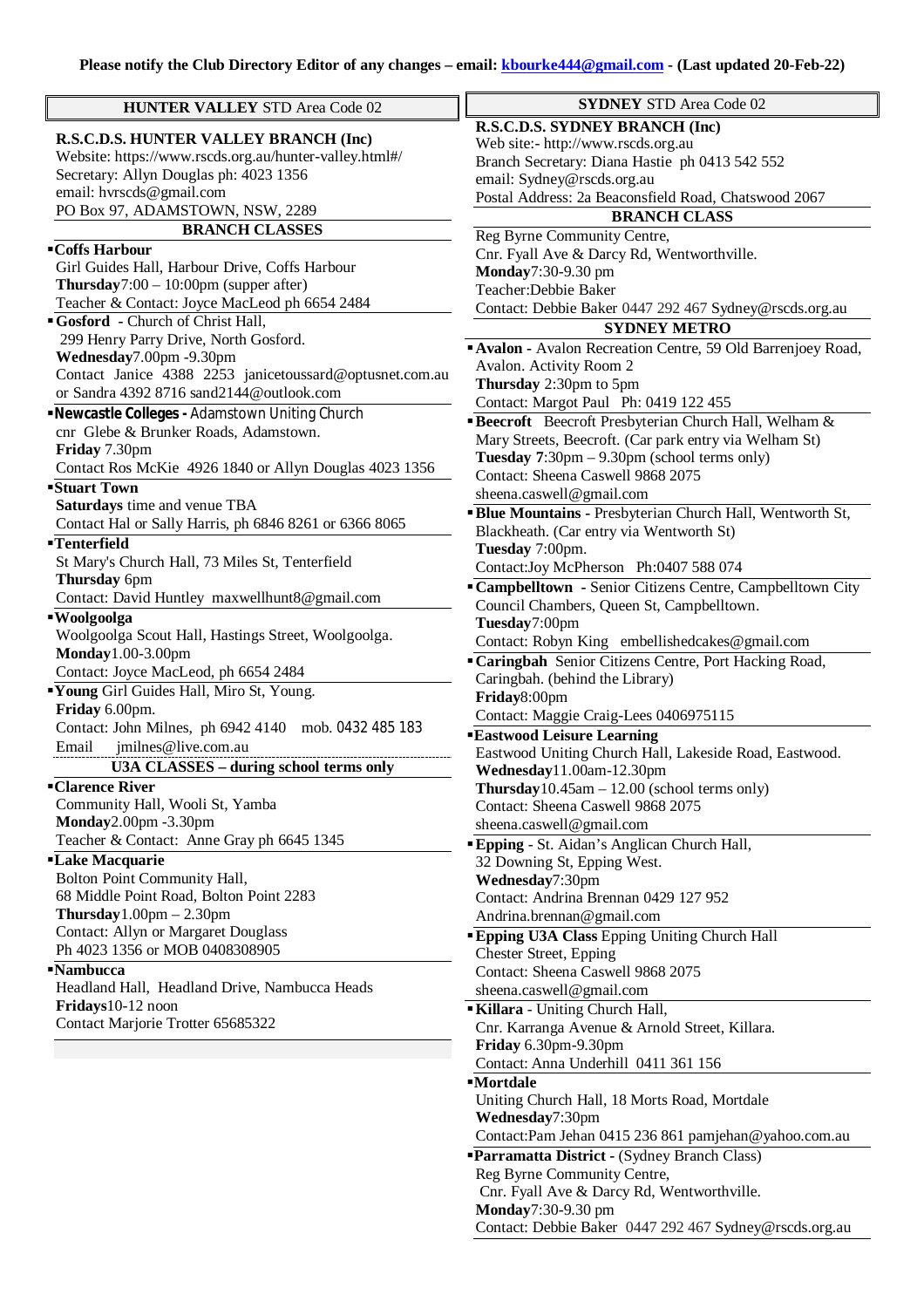**Scots on the Rocks** - Fort Street Public School, Observatory Hill, The Rocks, Sydney. **Tuesday**6:30pm Contact:Robert Davidson 0435 154 433 [info@sotr.org.au](mailto:info@sotr.org.au) **Warriewood**  Nelson-Heather Seniors Centre, Jackson Rd, Warriewood **Thursday**2.00-4.00pm Contact: Noreen 0413 033 526 [emooro@hotmail.com](mailto:emooro@hotmail.com) **Wesley School for Seniors** Wesley Central Mission , Pitt Street, Sydney. **Monday**12.30pm - 2.00pm Advanced **Tuesday**2.00-4.00pm General Contact: Shunmugam Govindasamy9398 4370 [shun.govind@gmail.com.au](mailto:shun.govind@gmail.com.au) **NSW COUNTRY Ballina** Presbyterian Church Hall, Crane Street, Ballina **Tuesday** 4.00 – 6.00pm Contact Elspeth Lacey 0416 150 150 **Batemans Bay Caledonian Society** - RSL 11 Page St, Batemans Bay. **Monday**1:30pm – 4:00pm Contact: Yvette Taylor 0401 040 145 **Bodalla** (Scots on the Hill) Bodalla Memorial Hall, Bodalla. **Thursday**1.00pm – 3.00pm Contact: Janine Holden 0488 511 399 [jmholden@bigpomd.com](mailto:jmholden@bigpomd.com) **Cooma** (Monaro Caledonian Society Inc) St Andrew's Uniting Church Hall, Soho St, Cooma **Thursday**7:30pm Contact Patricia Cheetham 6452 1973 [ppatricia2@yahoo.com](mailto:ppatricia2@yahoo.com) **Moss Vale** (Southern Highlands) Uniting Church Hall, cnr Argyle & Spring St, Moss Vale. **Wednesday**7:30pm Contact: Helen Wales 4861 6471 [eilidhmarg@hotmail.com](mailto:eilidhmarg@hotmail.com) **Nowra** - North Nowra Community Centre, 7 Hood Close North Nowra **Tuesday**6:30pm Contact: Belinda Bell 0413 333 271 [bbell64@optusnet.com.au](mailto:bbell64@optusnet.com.au) **Wollongong White Heather** - City Central Presbyterian Church Hall, Cnr. Kembla & Burelli Streets, Wollongong. **Monday**7:30pm Contact: Josie Rex 0404100856 **CANBERRA** STD area code 02 **R.S.C.D.S. CANBERRA & DISTRICT BRANCH Inc** Branch web-site [www.rscds-canberra.org](http://www.rscds-canberra.org) Secretary: Bronwyn Beechey Email: [secretaryrscdscanberra@gmail.com](mailto:secretaryrscdscanberra@gmail.com) PO Box 512, Curtin ACT 2605 **BRANCH CLASS Wed** 7.30pm **Regular Branch Class**  St Andrews Church Hall, Forest ACT Contact Gillian Gould (details above) **Fri** 2.00pm **Gentle Dancing for Gentle Dancers**  St Andrews Church Hall, Forest ACT Contact Jessie Middlemiss [tmi04138@bigpond.com](mailto:tmi04138@bigpond.com) **OTHER CLASSES - ACT Scottish Country Dance Club of Canberra** North Canberra Baptist Church, 17 Condamine Street, Turner **Tue** 12.15pm - 1.45pm **Black Mountain Reelers**  Contact Ann Parkinson [ann.parkinson@apex.net.au](mailto:ann.parkinson@apex.net.au) **Thu** 7.30pm **General Class** Contact Jenny Atton email: [secretary.scdccanberra@gmail.com](mailto:secretary.scdccanberra@gmail.com) **Fri Friday Social Class** – approximately monthly, between March and October, see website for details **VICTORIA** STD Area Code 03 **R.S.C.D.S. MELBOURNE & DISTRICT BRANCH (Inc)** Website: [www.rscdsmelbourne.org.au/](http://www.rscdsmelbourne.org.au/) Hon. Secretary Jo Reed, 242 Olinda-Monbulk Road, Monbulk 3793. ph:03 9756 6675 email: [familyreed@bigpond.com](mailto:familyreed@bigpond.com) For more class information please refer to Website **Ballarat SCD Group Uniting Church Hall,** Cnr Neil & MacArthur Sts, Ballarat **Monday** 7.30pm Contact: Jane - [email:cjvin@gmail.com](mailto:email:cjvin@gmail.com) **Bendigo** –St Andrew's SCD Group Inc. St Andrew's Uniting Church , Myers St, Bendigo **Wednesday** 7.45pm Contact: Helen Smith 5442 5485 [malandhel79@gmail.com](mailto:malandhel79@gmail.com) **Berwick and District SCD Group Inc.** Berwick Senior Citizens Hall, High St, Berwick **Tuesday** 8.00pm Contact: Heather 0422 069 044 [email:heatherhaining@hotmail.com](mailto:email:heatherhaining@hotmail.com) **Box Hill & District Scottish Society Inc.** –Hartwell Church of Christ, cnr Highfield Rd & Milverton St, Hartwell **Tuesday** 8.00pm Contact: Susan Sanders 9459 8503 [email:boxhillscottish@yahoo.com.au](mailto:email:boxhillscottish@yahoo.com.au) **Castlemaine SCD Group** Uniting Church Hall, Lyttleton St, Castlemaine **Monday** 7.30pm Contact: Les Morrow 5472 2042 [lemorrow@bigpond.com](mailto:lemorrow@bigpond.com) **The Celtic Dance Group Inc.** Oakleigh Bowling Club cnr Drummond & Logie Sts, Oakleigh **Monday** (Alt) 8.00pm (Advanced Social Class) Contact: Helen [email:helibouch@iprimus.com.au](mailto:email:helibouch@iprimus.com.au) **Daylesford Dancers' SCD Group** Masonic Hall, Vincent St, Daylesford **Tuesday** 10.00am-2.00pm (1st & 3rd Tue of mth) Contact: Les [email:lemorrow@bigpoond.com](mailto:email:lemorrow@bigpoond.com) **Deepdene SCD Group** – Deepdene Uniting Church Hall, 958 Burke Rd, Deepdene **Monday** 8.00pm Contact: Margaret [email:Margaret.leversha@gmail.com](mailto:email:Margaret.leversha@gmail.com) **Ewing SCD Group Inc -** St Mary's Parish Centre, Manning Rd, East Malvern **Wednesday** 8.00pm Contact: Glenda [email:ronandglenda@optusnet.com.au](mailto:email:ronandglenda@optusnet.com.au) **Flinders Island SC Dancers** –Arts & Entertainment Centre, Whitemark, Flinders Island

**Thursday** 7.30pm

Contact email: Barbara [barbsza@gmail.com](mailto:barbsza@gmail.com)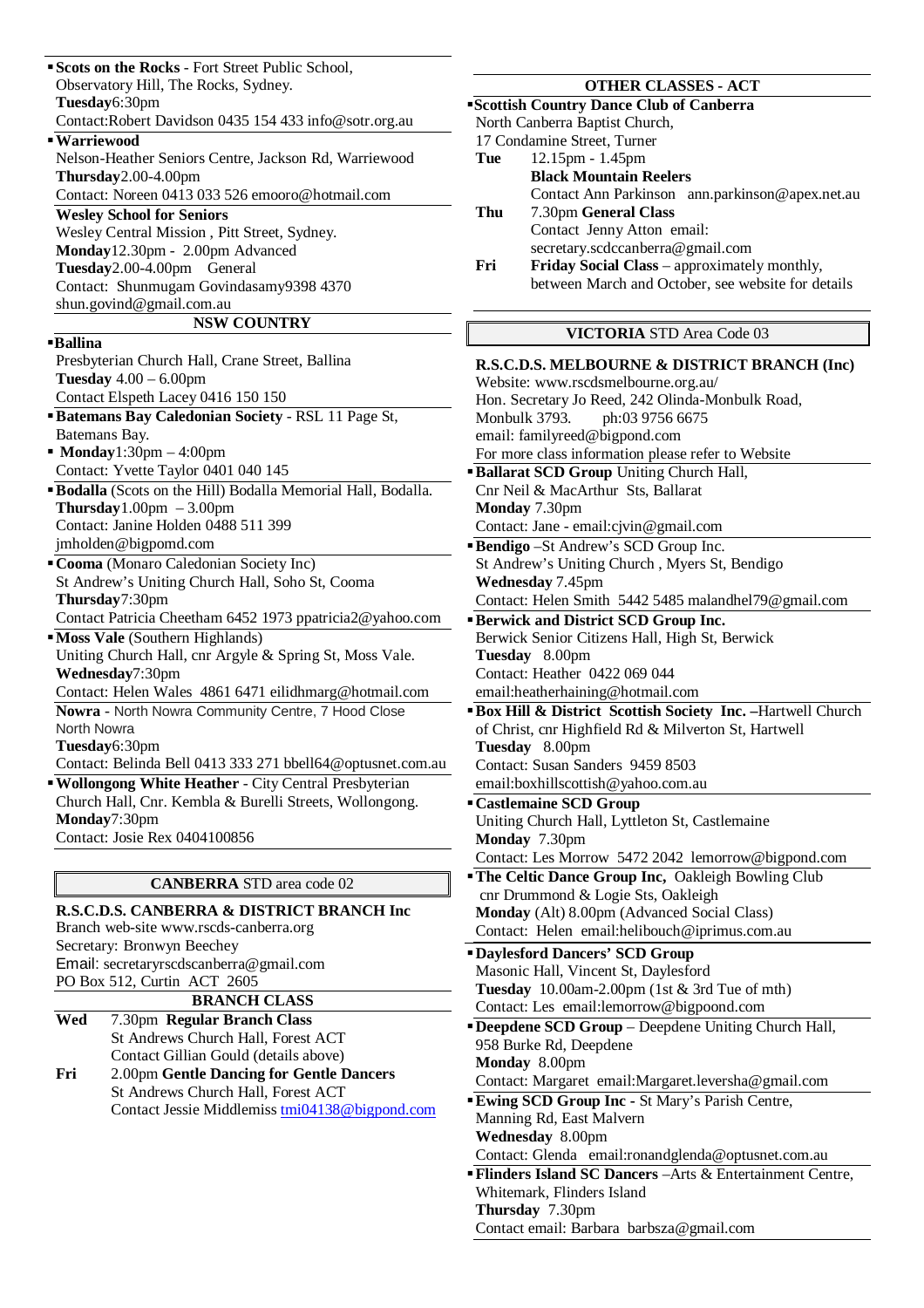| "Geelong Ocean Grove SCD Group Inc.,                                  |
|-----------------------------------------------------------------------|
| Leopold Community Hall, 805 Bellarine Hwy, Leopold                    |
| Friday 7.30pm                                                         |
| Contact: Kim email: kim@dalsegnomusic.com                             |
| Glenroy SCD Group Inc., Pascoe Vale Senior Citizens                   |
| Centre, Camdon St, Pascoe Vale                                        |
| Monday 8.00pm                                                         |
| Contact: Noel email: noelwright@netspace.net.au                       |
| Kilsyth SCD Group Inc., Croyden Senior Citizens,                      |
| 222 Mt Dandenong Rd, Croyden                                          |
| Monday - 8.00pm                                                       |
| Wednesday 1.00pm                                                      |
| Contact: Joy email:joyemmett@hotmail.com                              |
| <b>Macedon Ranges SCD Inc</b>                                         |
| Buffalo Stadium, Forest St, Woodend                                   |
| Thursday 1.00pm                                                       |
| Contact: Meg megosborne1@icloud.com                                   |
| <b>The Mitcham Scottish Society Inc Forest Hill Uniting</b>           |
| Church, 333 Canterbury Rd., Forest Hill                               |
| Thursday 8.00pm                                                       |
| Contact: Pam email: frangipani 1964@yahoo.com.au                      |
| "North Essendon Uniting Church Group                                  |
| Gannawarra Mission Centre, 132 Keilor R., Essenden North              |
| Thursday 7.30pm                                                       |
| Contact: Helen email:hmcdickie@hotmail.com                            |
| "Ringwood Caledonian Society Inc. - Central Ringwood                  |
| Community Centre, Bedford Park Rd., Ringwood                          |
| Wednesday 8.00pm                                                      |
| Contact: Marilyn - email: mapakuek@gmail.com                          |
| Scotscraig SCD Group Inc. Camberwell Uniting Church                   |
| Hall, Camberwell Rd, Camberwell                                       |
| Thursday 8.00pm                                                       |
|                                                                       |
|                                                                       |
| Contact: Mary - email:marybv33@gmail.com                              |
| <b>St. Andrew's (Mordialloc) SCD Group</b>                            |
| McIndoe Hall, rear Presbyterian Church Hall,                          |
| cnr Barkly & McDonald St, Mordialloc                                  |
| Monday 8.00pm                                                         |
| Contact: Pauleen - email: Pauleen.smith45@hotmail.com                 |
| <b>Stonnington SCD Inc.</b> St James Anglican Church,                 |
| 1461 High St, Glen Iris (cnr Burke Rd)                                |
| $\text{Monday}10.00 \text{am} - 12 \text{ noon}$                      |
| <b>Wednesday - 8.00 - 10.00</b>                                       |
| Contact: Sue - email:sue_stanley@icloud.com                           |
| <b>Thistle Club - Inverloch SCD Inc.</b>                              |
| RSL Hall, Bolding Place, Inverloch                                    |
| Monday 2.00pm                                                         |
| Contact: Ted - email: tcross@desi.net.au                              |
| <b>Thomson Memorial SCD Group</b>                                     |
| Ormond Uniting Church, cnr Booran & North Rd, Ormond                  |
| Tuesday 1.30pm                                                        |
| Contact: Merilyn - email:merilyn.whimpey@gmail.com                    |
| "Warrnambool & District SCD Group Inc.                                |
| Fonterra Hall, Diamond Street Dennington                              |
| <b>Friday</b> 8.00pm – 2nd & 4th Friday each month                    |
| Contact: David - email: david.croweowen@bigpond.com                   |
| <b>Waverley Scottish Society Inc.</b>                                 |
| St John's Uniting Church, 37 Virginia St, Mount Waverley              |
| Monday 8.00pm                                                         |
| Contact: Margaret - email: margoqt@hotmail.com                        |
| " Werribee SCD Group -Manorvale PS Hall                               |
| Greaves St, North Werribee                                            |
| Wednesday 8.00pm<br>Contact: Suzanne - email:colwellc@optusnet.com.au |

# **Tuesday** 8.00pm Contact: Kathy – [email:kathytrace@dodo.com.au](mailto:email:kathytrace@dodo.com.au) **QUEENSLAND** STD Area Code 07 **R.S.C.D.S. QUEENSLAND BRANCH (Inc)** web-site [www.rscds.org.au](http://www.rscds.org.au) Secretary, Bryan Hacker, RSCDS Qld Branch, 41 Gap Creek Rd, Kenmore Hills, Qld 4069, email [queensland@rscds.org.au](mailto:queensland@rscds.org.au) **BRANCH CLASSES - BRISBANE AREA Beginners Class– Monday** 5.30 – 6.30pm Community Hall, Love St, Spring Hill Contact [queensland@rscds.org.au](mailto:queensland@rscds.org.au) **Intermediate– Monday** 6.45 – 7.45 pm Community Hall, Love St, Spring Hill Contact [queensland@rscds.org.au](mailto:queensland@rscds.org.au) **Advanced Class – Monday** 8.00 – 9.00pm Community Hall, Love St, Spring Hill Contact [queensland@rscds.org.au](mailto:queensland@rscds.org.au) **Northside Class - Wednesday**7.30-9.30pm Scout Hall, Flower St. Northgate. Contact Leslye Buchanan ph 0413 115 248 **BRISBANE METRO Cleveland** St James Anglican Church Hall, Station St, Wellington Point. **Friday**7.30pm Contact Mrs Ronda Ovenden, 3207 7136, Website:<http://www.scdcleveland.weebly.com> **Graceville**  St John's Anglican Church Hall, California Rd, Oxley **Friday**7.30pm. Contact Ms. Cathy McLeod, 3288 2248 **Schiehallion SCD Club** Uniting Church Hall, Pope St., Tarragindi **Monday**7.00 – 9.00pm Contact Denise Smith 0439 270 191, Paul Smith 0410 588 281 **St Philips SCD Club** St. Philip's Church Hall, Emperor St, Annerley. **Tuesday**7.30pm Contact Desley Butters-Whitehouse 3349 3006 **QUEENSLAND COUNTRY AREAS FNQ – Atherton** St. Joseph's Church Hall, Atherton Tablelands. **Wednesday**7.30pm. Contact Mrs. Kylie Akers, ph 4091 2744 **Ballina** Presbyterian Church Hall, Crane Street, Ballina **Tuesday**4.00 – 6.00pm Contact Elspeth Lacey 0416 150 150 **Bundaberg** Revival Fellowship Hall, 26 Skying St, E.Bundaberg **Tuesday** 6.30-7.00pm Ladies Step Class 7.00 - 8.00pm; Beginners Class 8.00 – 9.00pm Intermediate/Advanced Contact: Janet Oliver ph 07 4160 6157, email: [janet@bundyscd.org](mailto:janet@bundyscd.org) **Cleveland** St James Anglican Church Hall, 17 Station St, Wellington Pt. **Friday**7.30pm Contact Rhonda Ovenden 07 3207 7136

**Williamstown Scottish Society** 179 Melbourne Rd, Williamstown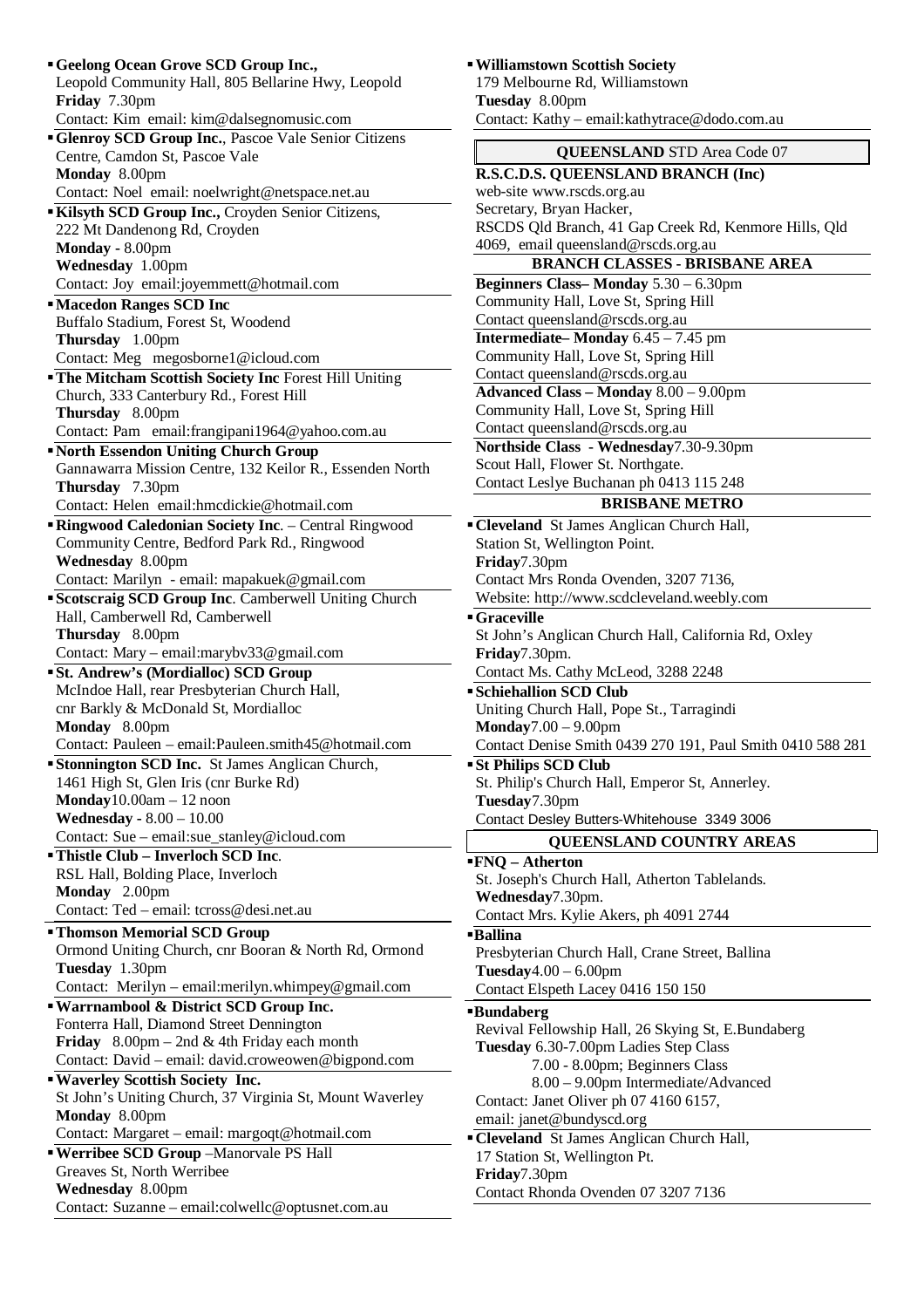| Gold Coast S.C. Dancers.<br>Maher Hall, Matilda Street, Burleigh Heads.                                 | <b>SOUTH AUST</b>                                      |
|---------------------------------------------------------------------------------------------------------|--------------------------------------------------------|
| Thursday7.30pm                                                                                          | <b>R.S.C.D.S. ADELAIDE</b>                             |
| Contact Dorothy Merriman, 07 5578 8497 Mob 0409 285 080                                                 | Website: http://rscdsadel                              |
| <b>Graceville</b>                                                                                       | Secretary: Rev Dr Anna                                 |
| St John's Church Hall, CALIFORNIA Rd, Oxley                                                             | 23. Linfield Ave, Belair,                              |
| Thursday10.00am-12.00pm                                                                                 | ph 7200 3431 Mob: 041<br>Email: annag_h@interno        |
| Friday7.30pm<br>Contact Helen Draper, 07 3379 7141                                                      | <b>BR</b>                                              |
| ■Gympie                                                                                                 | Spicer Uniting Church, 4                               |
| Nashville Scouts Complex, Batchelor Rd, Gympie.                                                         | for experienced dancers 2                              |
| Wednesday7.30pm                                                                                         | <b>Tuesday 8.00-9.30pm</b>                             |
| Contact Kay Callen, ph 07 5482 9414                                                                     | Contact: Secretary 04108                               |
| <b>Maleny</b>                                                                                           | <b>OT</b>                                              |
| Presbyterian Church Hall, Cedar Street, Maleny.                                                         | Adelaide Social Club - :                               |
| Monday7:00pm.                                                                                           | Prescott Terrace, Toorak                               |
| Contacts: Helen Jackson 0432 251 606r<br>Linda Scharf 0429654033                                        | Some experience needed<br>Thursday $7:30 - 9:30$ pn    |
| Maryborough S.C.D. Association                                                                          | Contact Neville Pope 04                                |
| Uniting Church Hall, Sussex St, Maryborough.                                                            | <b>Saturday</b> $7:30 - 10:30$ p                       |
| Wednesday7.00pm                                                                                         | Contact Arthur Littlejoh                               |
| Contact Margaret Narracott, ph 07 4121 7852                                                             | Lorraine Findlay 8255                                  |
| "Nambour S.C. Dancers                                                                                   | <b>Burnside S.C.D. Club</b>                            |
| QCWA. Hall, Short St., Nambour.                                                                         | Rose Park Scout Hall, He                               |
| Thursday7.00 - 9.30pm.                                                                                  | $\textbf{Monday8.00} - 10.00 \text{pm}$                |
| Contact Mrs Paula O'Shea 5476 4976<br>Noosa U3A                                                         | Contact Neville Pope 04<br>Wednesday8.00 - 10.00       |
| Masonic Hall, Moorindil St, Tewantin                                                                    | Contact Mrs Margot Me                                  |
| Monday9.00 -11.00am.                                                                                    | Bydand S.C.D. - St. Ma                                 |
| Contact Richard Goddard 07 5448 3204                                                                    | Woodville Road, Woodv                                  |
| <b>Schiehallion</b>                                                                                     | <b>Friday</b> 7.30 - 9.30pm (so                        |
| Uniting Church Hall, Pope St, Tarragindi                                                                | Contact Noriel Tarca 826                               |
| Monday7.00 -9.00pm.                                                                                     | <b>"Collinswood Dancers</b>                            |
| Contact Denise Smith 0439 270 191                                                                       | The Druids Hall, Cassie                                |
| "St Philips                                                                                             | Wednesday9.30 -11.30p<br>Contact Jean Lumsden 8        |
| St Philip's Hall, Emperor St, Annerley<br>Tuesday7.30pm.                                                | <b>"Fleurieu Scottish Dance</b>                        |
| Contact Desley Butters-Whitehouse 07 3349 3006                                                          | Church of Christ Hall, Po                              |
| "The Gap                                                                                                | School terms only                                      |
| Memorial Hall, Glory St. Ashgrove West                                                                  | <b>Monday</b><br>$5.00 - 7.00$                         |
| Thursday7.30-10.00pm.                                                                                   | 4.00-6.00p                                             |
| Contact Jim Nixon 0401 267 221                                                                          | Dorothy B<br>Contact                                   |
| ■The Glen                                                                                               | Annette Jo<br><b>Friday Night Spicer SC</b>            |
| Caboolture Showgrounds, Beerburrum Rd, Caboolture                                                       | Spicer Uniting Church, 4                               |
| Tuesday 6.30pm. Not 2nd Tuesday of every month<br>Contact Bev Melville 07 5432 4815 or txt 0410 293 466 | Steps & formations for n                               |
| <b>Toowoomba S.C. Dancers</b>                                                                           | Friday7.30-8.00pm                                      |
| Holy Trinity Hall, Cnr Hume and Potter Streets,                                                         | Friday 8.00-9.30pm regu                                |
| South Toowoomba.                                                                                        | Contact Andrew or Mec                                  |
| Friday 7.30pm                                                                                           | Gilles Plains                                          |
| Contact Margaret Connell, 07 4614 0423,                                                                 | Gilles Plains Scout Hall,                              |
| Margaret_c@netspace.net.au                                                                              | Wednesday10.00am - 12<br><b>Contact Maureen Morris</b> |
| "Townsville S.C. Dancing Group                                                                          |                                                        |
| The Upstairs Hall, Suburban Bowling Club,                                                               | <b>Hebridean Dancers</b><br>Westbourne Park Uniting    |
| 5 Carr Street, Hermit Park, Townsville<br>Monday7:30pm                                                  | Hawthorne.                                             |
| Contact Margaret Silke 0431 434 579                                                                     | <b>Wednesday</b> $12.30 - 2.0$                         |
| <b>Wellington Point U3A</b>                                                                             | Contact Jean Dodds 0412                                |
| St James Anglican Church Hall, Station St. Wellington Point.                                            | <b>Reelers and Ceilidh Cla</b>                         |
| <b>Monday</b> 1.00-3.00pm                                                                               | Spicer Uniting Church, 4                               |
| Contact Heather Heron 0402 408 905                                                                      | <b>Thursday</b> $8.00 - 10.00p$                        |
|                                                                                                         | fortnightly with a Steps &                             |
|                                                                                                         | welcome)                                               |

# **TRALIA STD Area Code 08**

**R. & DISTRICT BRANCH (Inc)** laide.org.au/ Grant-Henderson SA 5052 10 899 557 bde.on.net

# **BRANCH CLASS**

44a Fourth Ave, St Peters  $2 \text{ yrs}+$ 899 557

# **THER CLASSES**

|                                            | " Adelaide Social Club - St Theordore's Anglican Church              |  |
|--------------------------------------------|----------------------------------------------------------------------|--|
|                                            | Prescott Terrace, Toorak Gardens                                     |  |
|                                            | Some experience needed for both classes                              |  |
| <b>Thursday</b> $7:30 - 9:30$ pm ()        |                                                                      |  |
| Contact Neville Pope 0417 823 537          |                                                                      |  |
|                                            | <b>Saturday</b> 7:30 - 10:30 pm                                      |  |
|                                            | Contact Arthur Littlejohns 8260 4397,                                |  |
|                                            | Lorraine Findlay 8255 9243                                           |  |
| <b>Burnside S.C.D. Club</b>                |                                                                      |  |
|                                            | Rose Park Scout Hall, Hewitt Ave, Rose Park.                         |  |
| $\textbf{Monday}8.00-10.00 \text{pm}$      |                                                                      |  |
|                                            | Contact Neville Pope 0417 823 537                                    |  |
|                                            | <b>Wednesday</b> 8.00 - 10.00pm                                      |  |
|                                            | Contact Mrs Margot Memitz 0413 722 537                               |  |
|                                            | "Bydand S.C.D. - St. Margaret's Anglican Church Hall,                |  |
|                                            | Woodville Road, Woodville.                                           |  |
|                                            | Friday7.30 - 9.30pm (some experience needed)                         |  |
|                                            | Contact Noriel Tarca 8268 3802 noriel@adam.com.au                    |  |
| <b>"Collinswood Dancers</b>                |                                                                      |  |
|                                            | The Druids Hall, Cassie St, Collinswood                              |  |
| Wednesday9.30 -11.30pm (Beginners welcome) |                                                                      |  |
|                                            | Contact Jean Lumsden 8266 0589                                       |  |
|                                            | <b>"Fleurieu Scottish Dancers</b>                                    |  |
|                                            | Church of Christ Hall, Porter St, Goolwa                             |  |
| School terms only                          |                                                                      |  |
|                                            |                                                                      |  |
|                                            |                                                                      |  |
| <b>Monday</b>                              | $5.00 - 7.00$ pm (daylight saving time)                              |  |
|                                            | 4.00-6.00pm (winter)                                                 |  |
| Contact                                    | Dorothy Bagnall 0417 651 976 or                                      |  |
|                                            | Annette Joyce 0437 734 083                                           |  |
| <b>"Friday Night Spicer SCD</b>            |                                                                      |  |
|                                            | Spicer Uniting Church, 44a Fourth Ave, St Peters                     |  |
|                                            | Steps & formations for newer dancers                                 |  |
| Friday7.30-8.00pm                          |                                                                      |  |
|                                            | Friday 8.00-9.30pm regular dance class                               |  |
|                                            | Contact Andrew or Mechthild Timmins 8265 6938                        |  |
| Gilles Plains                              |                                                                      |  |
|                                            | Gilles Plains Scout Hall, Wandana Ave, Gilles Plains                 |  |
|                                            | Wednesday10.00am - 12.00 noon                                        |  |
|                                            | Contact Maureen Morris 8261 8225                                     |  |
| <b>Hebridean Dancers</b>                   |                                                                      |  |
|                                            | Westbourne Park Uniting Church, 27 Sussex Terrace,                   |  |
| Hawthorne.                                 |                                                                      |  |
|                                            | <b>Wednesday</b> $12.30 - 2.00 \text{pm}$ (experienced dancers only) |  |
|                                            | Contact Jean Dodds 0412 024 821                                      |  |
|                                            | <b>Reelers and Ceilidh Class</b>                                     |  |
|                                            | Spicer Uniting Church, 44a Fourth Ave, St Peters                     |  |
|                                            | <b>Thursday</b> $8.00 - 10.00$ pm regular dancing alternating        |  |
|                                            | fortnightly with a Steps & Formations class. (Beginners              |  |
| welcome)                                   | Contact Andrew or Mechthild Timmins 8265 6938                        |  |